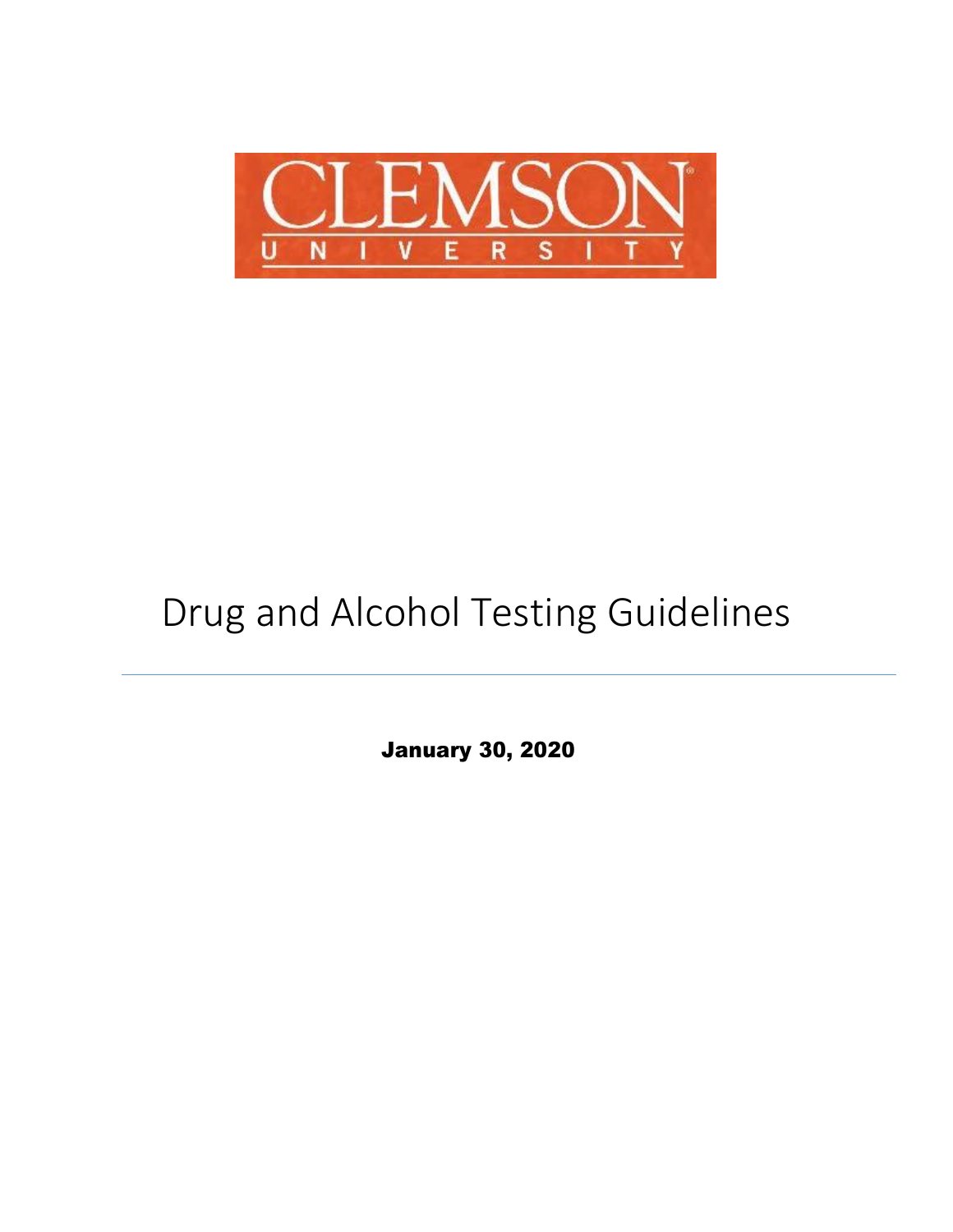## Table of Contents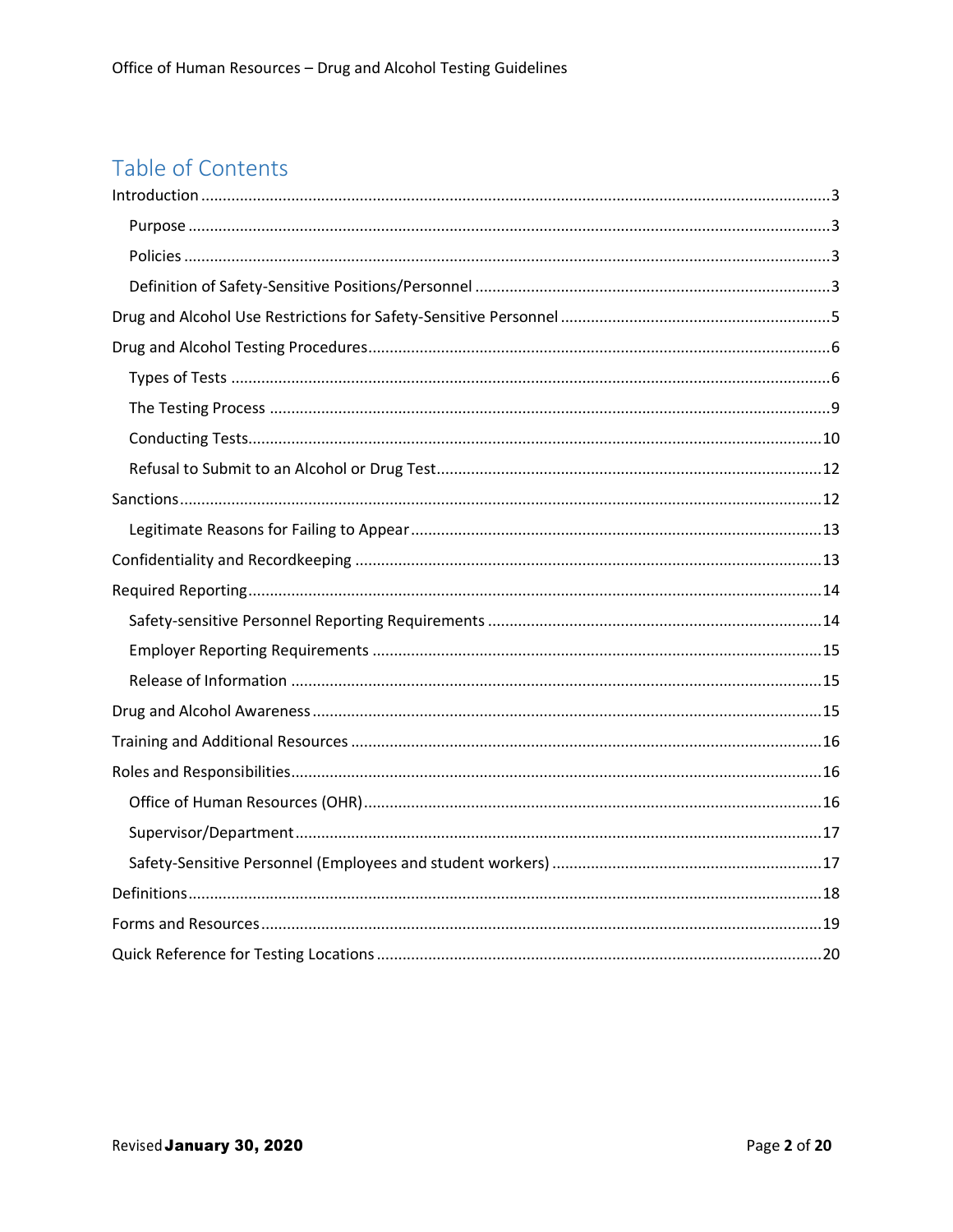### <span id="page-2-0"></span>Introduction

#### <span id="page-2-1"></span>Purpose

In accordance with federal law and University policy, Clemson requires drug and alcohol testing of all personnel (employees and student workers) in safety-sensitive positions. In support of Clemson University's [Drug and Alcohol Testing Policy, t](http://media.clemson.edu/humanres/policies_procedures/Drug_And_Alcohol/Drug%20and%20Alcohol%20Testing%20Policy.pdf)hese guidelines provide procedural information for safetysensitive personnel and their supervisors. While the guidelines do not create policy, adherence to the procedural information within is required in order to comply with University policy and the rules and regulations established by the United States Department of Transportation (DOT).

#### <span id="page-2-2"></span>Policies

Clemson University expects all personnel in safety-sensitive positions and managers/supervisors who oversee safety-sensitive personnel to know and adhere to the policies and procedures outlined in the Drug and Alcohol Testing Policy and these supporting guidelines. Please contact the Office of Human Resources (OHR) with questions or to confirm whether a position is designated safety-sensitive and covered in the testing pools.

#### <span id="page-2-3"></span>Definition of Safety-Sensitive Positions/Personnel

These guidelines (and the Drug and Alcohol Testing Policy from which they derive) apply to personnel in positions designated as safety-sensitive. Safety-sensitive positions at Clemson University are broken down into two groups: 1) positions requiring a Commercial Driver's License (CDL) and 2) certain positions in the Department of Public Safety (police, fire and EMS).

- Because of their safety-sensitive designation, personnel in both groups are subject to the University's Drug and Alcohol Testing Policy and are included in the drug and alcohol testing pools. In accordance with U.S. Department of Transportation regulations, issued under the Omnibus Transportation Employee Testing Act of 1991, the CDL employee group includes employees in positions that require a commercial driver's license (CDL) and operation of a commercial motor vehicle (CMV). Provisions of this policy applicable to CDL employees are to comply with DOT regulations. In addition, Clemson University, under its own authority may require adherence to requirements that go beyond federal requirements.
- The Police, Fire and Emergency Medical Services (EMS) personnel group includes safetysensitive positions within the Clemson University Department of Public Safety. Provisions of this policy applicable to this group are not required by federal DOT regulations but are applicable under Clemson University's own authority as an employer.
	- o The following job classifications within the Department of Public Safety are not considered safety-sensitive and are not subject to testing under the Drug and Alcohol Testing Policy:
		- Administrative Coordinator Chief's Receptionist
		- Administrative Specialist II Records Clerk
	- $\circ$  Student workers employed by Clemson University's Fire and EMS whose job duties are the same as or similar to the job duties of safety-sensitive employees' positions are considered safety-sensitive personnel and are subject to random drug testing according to the rules set forth in the Drug and Alcohol Testing Policy and these guidelines.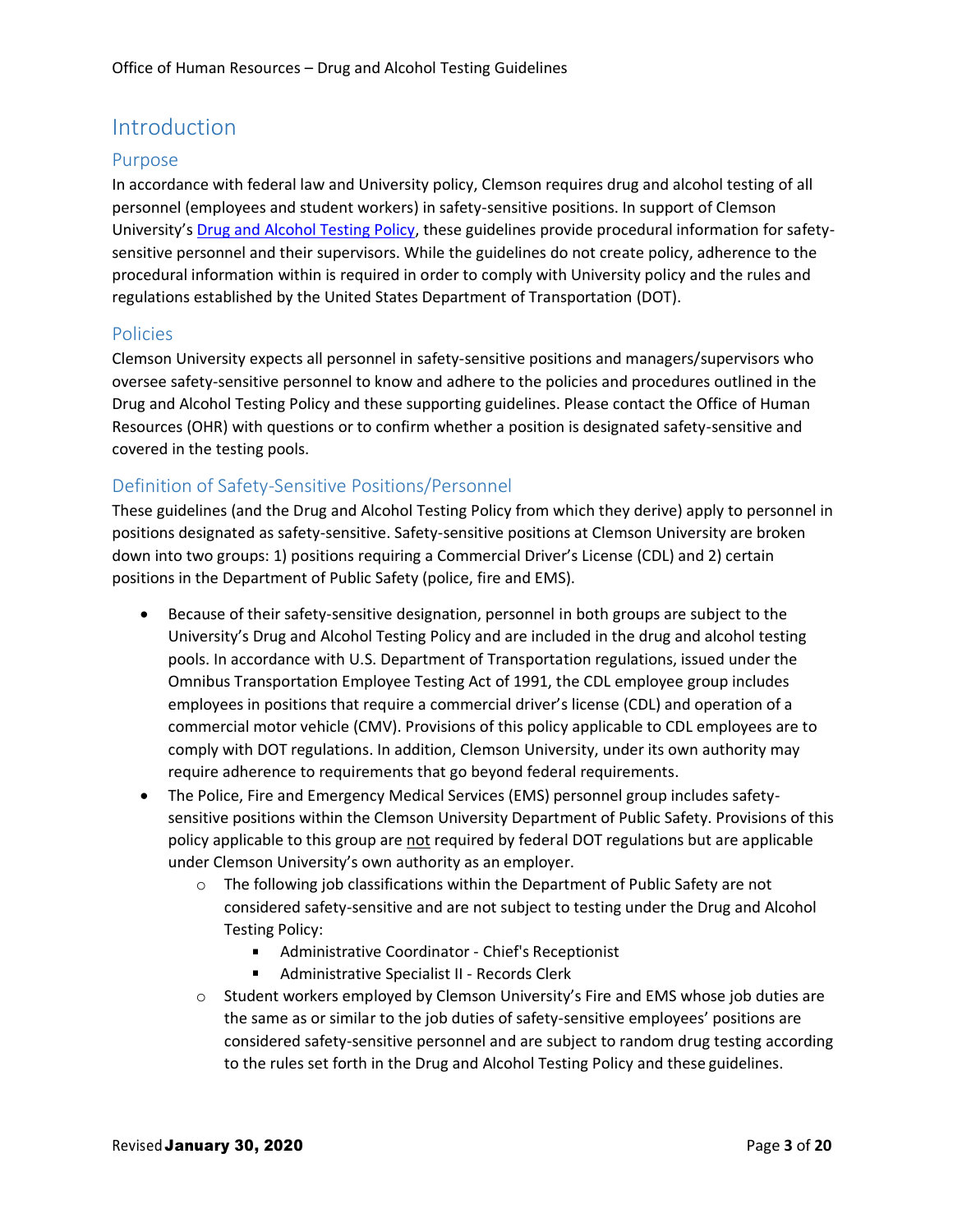

duty.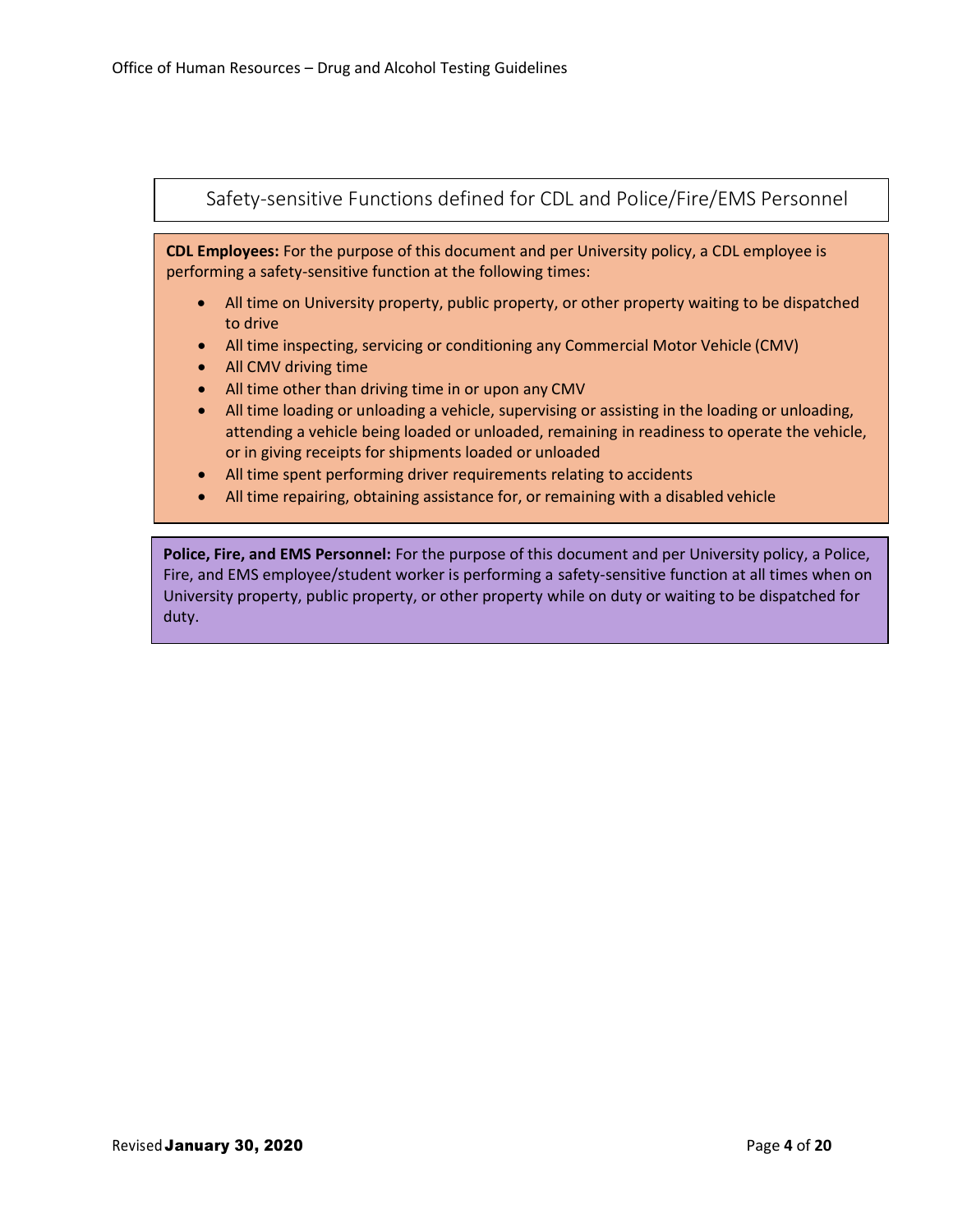### <span id="page-4-0"></span>Drug and Alcohol Use Restrictions for Safety-Sensitive Personnel

For a **CDL employee,** any breath alcohol test indicating an alcohol concentration of 0.02 percent but less than 0.04 percent requires standing down from safety-sensitive functions either for 24 hours or until the start of the employee's next shift (whichever is longer). A result of 0.04 percent or higher requires standing down from safety-sensitive duties until the employee has been provided resources on solving alcohol problems, has been evaluated by a substance abuse professional, has complied with treatment recommendations, and has passed a return-to-duty screen. In addition, the positive breath alcohol test result must be reported to the Department of Motor Vehicles.

CDL employees are prohibited from the following:

- Performing any safety-sensitive function with an alcohol concentration of 0.02 percent or greater\*
- Reporting to work or remaining on duty with an alcohol concentration of 0.04 percent or greater\*
- Conducting safety-sensitive duties within four hours of using alcohol
- Reporting to work or remaining on duty following a positive drug test
- Using alcohol on the job
- Use of controlled substances except when the use is pursuant to the instructions of a trained medical practitioner who has advised the employee that the substance does not adversely affect the employee's ability to safely operate a CMV. This prohibition applies at any time, whether the employee is on or off the job.
- Using alcohol within eight hours following an accident that requires a post-accident drug/alcohol test or until a post-accident test is completed (whichever occursfirst)

\*Note that Clemson prohibits employees from reporting to work under the influence of alcohol, regardless of alcohol concentration.

A breath alcohol test indicating an alcohol concentration of 0.04 percent or higher is considered a positive test for **police, fire, and EMS personnel**.

In addition, all safety-sensitive personnel are prohibited by Clemson University's independent authority as an employer from the following:

- Possessing, selling, using, or transporting illegal drugs, including otherwise legal drugs not prescribed for the employee/student worker or used in a manner inconsistent with their labeling and including synthetic drugs that are designed to mimic the effects of illegal drugs, whether on or off duty and regardless of location
- Recreational consumption of alcohol under the age of 21, whether on or off duty and regardless of location
- Reporting for work under the influence of alcohol, regardless of alcohol concentration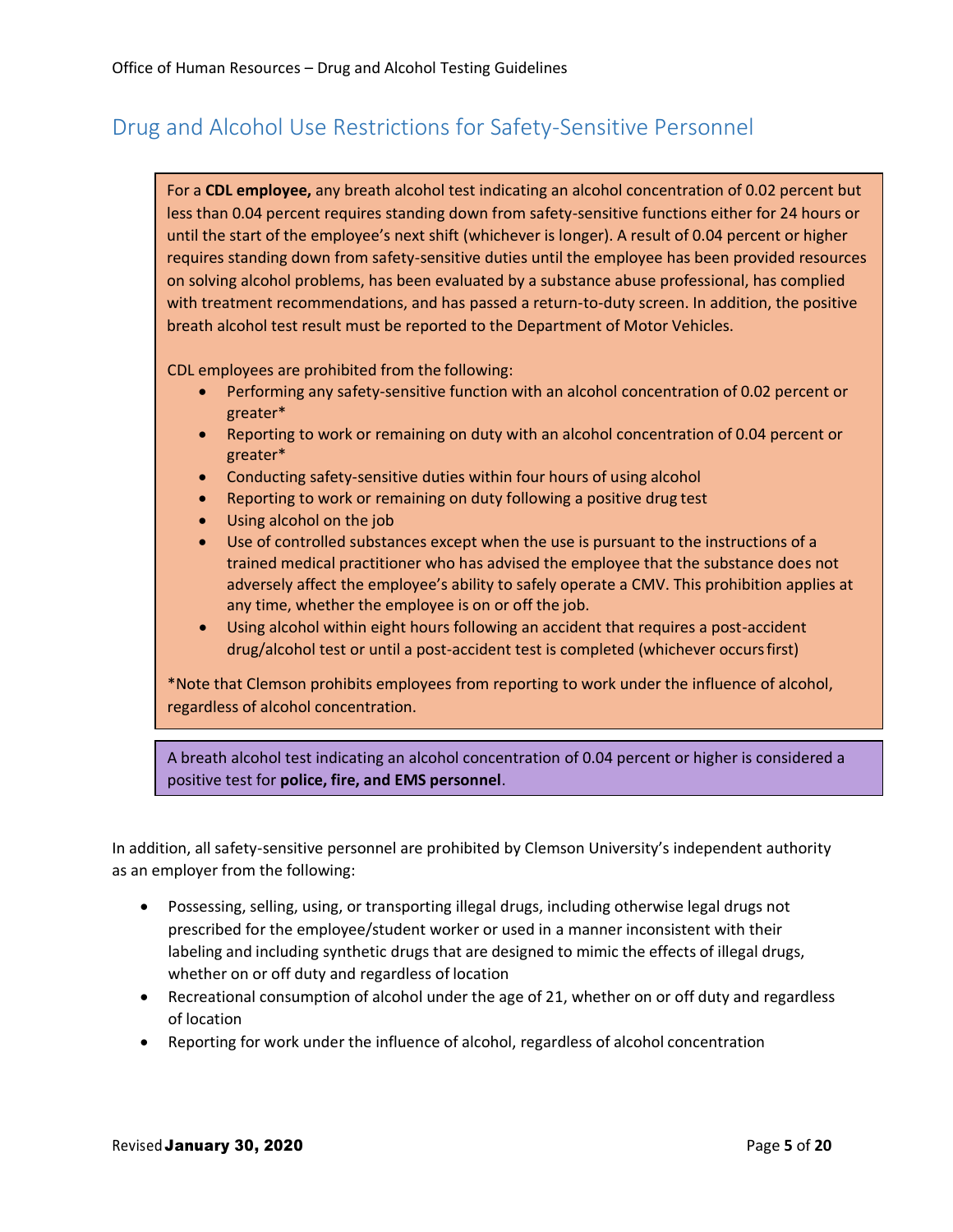- Refusing to submit to an initial drug test, post-accident test, random drug test, reasonable suspicion drug test, returning to duty drug test or follow-up drug or alcohol test as required under Clemson's Drug and Alcohol Testing Policy and these guidelines
- Submitting an adulterated sample
- Concealing knowledge of another employee/student worker's using or being under the influence of drugs or alcohol
- Falsifying a medical qualification form from a medical provider or pharmacist
- Ingesting any Rx or OTC medications in amounts beyond the recommended dosage, such that job-related performance is or may be affected

### <span id="page-5-0"></span>Drug and Alcohol Testing Procedures

Clemson University contracts with an approved independent drug-testing provider to conduct drug and alcohol testing. This provider contracts with testing facilities in the area. All such facilities must meet all legal requirements for a qualified and secure testing process. For CDL employee testing, this means a laboratory certified by the U.S. Department of Health and Human Services' National Laboratory Certification Program and specimen collection sites that meet all DOT regulatory requirements.

When an employee/student worker reports to a designated testing facility for any required testing, that individual must present a valid, government-issued, unexpired photo identification. If appropriate identification is not presented, the testing facility will not conduct the testing.

The home department of the employee/student worker will pay the entire cost of the drug testing for pre-employment, post-accident, random and reasonable suspicion testing. In circumstances where return to work and/or follow-up testing is required, the employee/student worker may be required to pay for the testing.

#### <span id="page-5-1"></span>Types of Tests

To the extent possible, testing is to be conducted during the employee/student worker's normally scheduled work hours.

| <b>Type of Test</b>  | <b>Drugs</b><br>(Urine)      | <b>Alcohol</b><br>(Breath)   |
|----------------------|------------------------------|------------------------------|
| Pre-employment       | Yes                          | No                           |
| Random               | Yes                          | Yes (CDL Only)               |
| Reasonable Suspicion | Yes                          | Yes                          |
| Post-accident        | Yes                          | Yes                          |
| Return to Duty       | Yes                          | Yes                          |
| Follow-up            | Yes                          | Yes                          |
| Weapons Use Incident | Yes (Police Department Only) | Yes (Police Department Only) |

The following tests may be required for safety-sensitive personnel: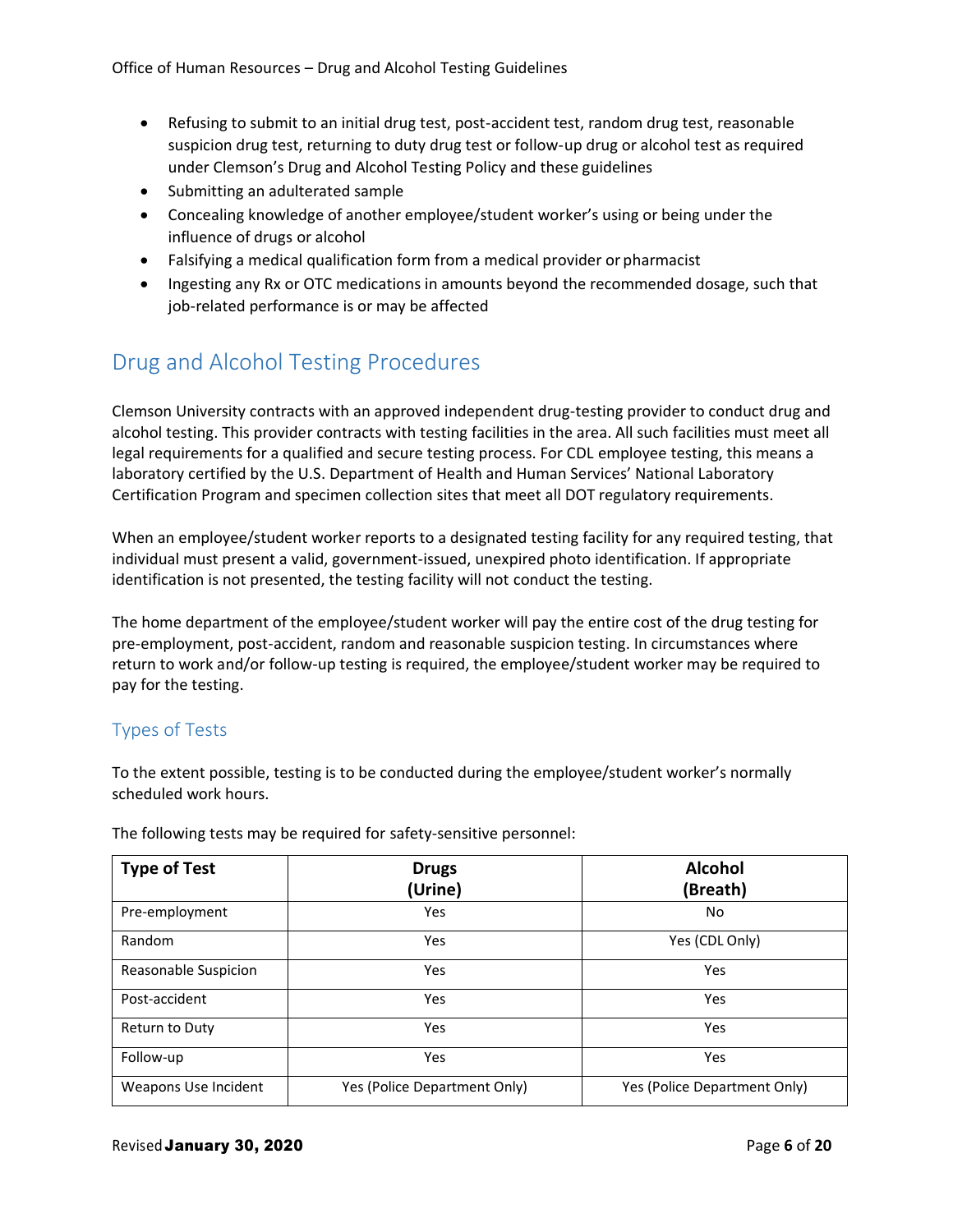**Pre-employment:** All final candidate(s) for employment or final candidate(s) for transfer or promotion to a safety-sensitive position are subject to screening for use of drugs.

**Post-Accident:** Testing for use of substances in violation of this policy and for alcohol is conducted under the following circumstances:

**Police, Fire, and EMS Personnel:** After accidents that occur in University vehicles if the driver's performance could have contributed to the accident.

**CDL Employees:** DOT-mandated post-accident testing will occur within 8 hours (alcohol testing) or 32 hours (substance use testing) of the accident, if any of the following criteria are met:

- The CDL employee receives a citation
- There is a fatality, even if the driver is not cited for a moving traffic violation
- Disabling damage occurred, requiring towing of a vehicle from the scene
- Anyone involved in the accident sustains bodily injury and, as a result, immediately receives medical treatment away from the scene of the accident

Post-accident alcohol tests should be conducted within two hours of the accident, and in no case should a post-accident alcohol test be conducted more than eight hours after the accident. Post-accident drug tests must be conducted within 32 hours. If the required tests are not conducted within the foregoing timeframes, the supervisor must prepare and maintain a record of the reasons the tests were not promptly administered.

Safety-sensitive personnel who have been in an accident must remain readily available for such testing, including refraining from all alcohol use until all testing is complete, or they may be deemed to have refused to submit to testing.

**Reasonable Suspicion:** Reasonable suspicion testing occurs when a trained supervisor or manager observes behavior that is characteristic of alcohol or drug misuse.

- Reasonable suspicion testing may only be conducted after consultation with OHR's Employee Relations team.
- If an employee/student worker's behavior or appearance suggests alcohol or drug misuse in violation of this policy, a reasonable suspicion test should be conducted.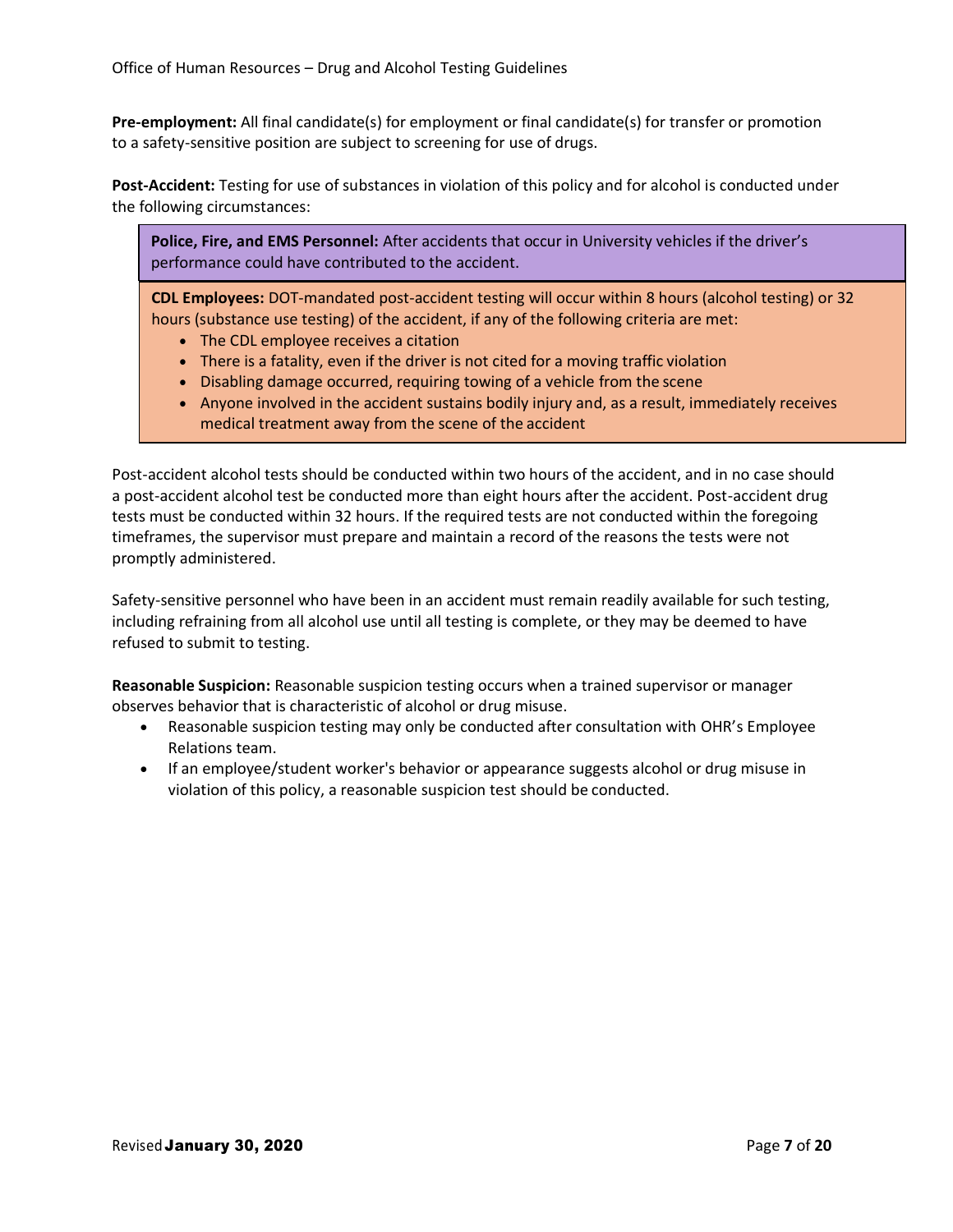#### In addition, for **CDL Employees:**

- If a required alcohol test cannot be administered within two hours of the determination that reasonable suspicion testing should occur, the supervisor must prepare and maintain a record of the reason the test was not promptly administered.
- Whether or not an alcohol test has been performed, the employee must be removed from performing safety-sensitive duties for 24 hours, unless a test was performed and the employee's AC was less than .02 percent.
- Alcohol testing must be based on observations leading to reasonable suspicion that arise just before, during or just after the employee's performance of safety-sensitive duties.
- Illicit or controlled substance testing may occur at any time upon suspicion.
- A written record must be made of the observations leading to an alcohol or controlled substances reasonable suspicion test, and signed by the supervisor or University official who made the observations, within 24 hours of the observed behavior, or before the results of the alcohol or controlled substances tests are released, whichever is earlier.

**Random**: Random testing is conducted on a random, unannounced basis for drugs and/or alcohol.

- Each year, the number of random **alcohol** tests conducted by the University must equal at least 10 percent of the number of employees/student workers subject to testing.
	- $\circ$  CDL employees will be grouped together separately for testing purposes and tested at an annualized rate of 10 percent of the CDL employees subject to testing.
- Each year, the number of random **drug** tests conducted by the University must equal at least25 percent of the number of employees/student workers subject to testing.
	- $\circ$  CDL employees will be grouped together separately for testing purposes and tested at an annualized rate of 50 percent of the CDL employees subject to testing.
- For CDL employees, the annualized rates of alcohol and drug testing may vary year-by-year based on program changes issued by the Federal Motor Carrier Safety Administration(FMCSA).
- Everyone in the testing pool(s) has an equal chance of being selected and tested each time random testing is performed.
	- $\circ$  There is a high probability that some employees/student workers will be selected multiple times throughout the year. After each selection, the employee/student worker's name is returned to the same pool.
- An outside vendor, not Clemson University, determines which personnel are selected for random testing. The selections shall be made by a scientifically valid method, such as a random number table, or a computer based random number generator matched to an identifying number for each employee/student worker.
- For CDL employees, each employee selected must be tested during the selection period.
- For CDL employees, random testing for alcohol must be done while the driver is performing safety-sensitive duties, just before performing safety sensitive duties, or just after performing safety sensitive duties.

**Return to Duty and Follow-up:** Return to Duty and Follow-up testing is conducted when an individual who has violated the alcohol or drug standards as defined in the Drug and Alcohol Testing Policy returns to performing safety-sensitive duties.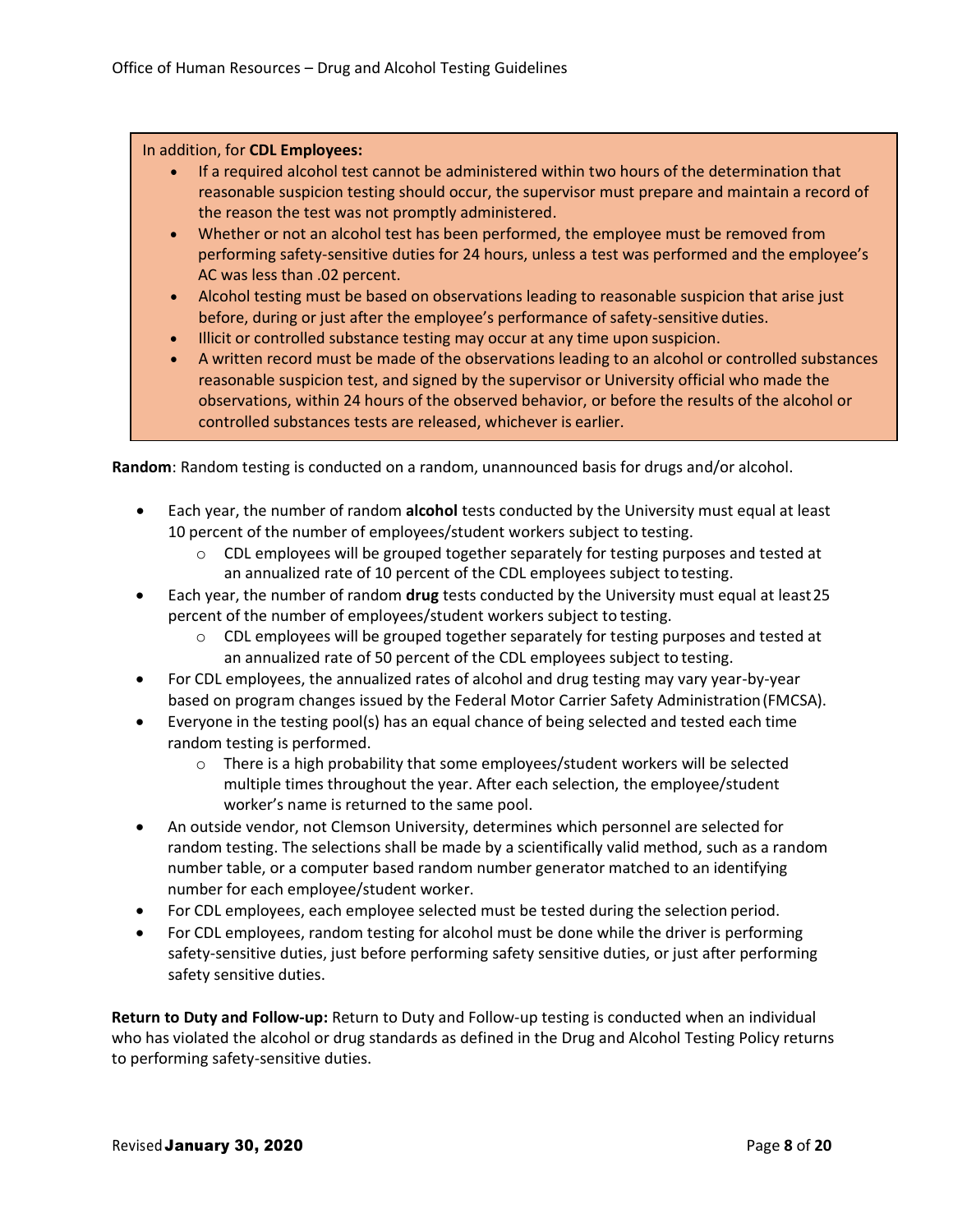- For CDL employees, after a Substance Abuse Professional (SAP) has determined that the employee has successfully complied with prescribed education and/or treatment, prior to any return to safety sensitive duties, the employee must have a negative return to duty drug test result and/or an alcohol test with an alcohol concentration of less than .02 percent.
- For CDL employees, the SAP will determine the number and frequency of follow-up tests after the employee has successfully complied with the SAP's recommendations for education and/or treatment.
- Follow-up tests are unannounced and the SAP will require at least six tests must be conducted in the first 12 months after an employee returns to duty.
- Follow-up testing may be required for up to 60 months following the return to duty.
- Return to duty and follow-up testing for Police, Fire, & EMS personnel will be unannounced and will be at the University's discretion.

**Weapons Use Incident (Police Department Only):** A drug and alcohol test is conducted any time a weapon is discharged.

#### <span id="page-8-0"></span>The Testing Process

Once a supervisor or department has determined the need to request a urine and/or breath test, the supervisor or department should contact OHR to initiate the process. OHR will work with the supervisor or department to arrange pickup of necessary paperwork and determine which testing site may be used to conduct the test.

#### **Pre-employment**:

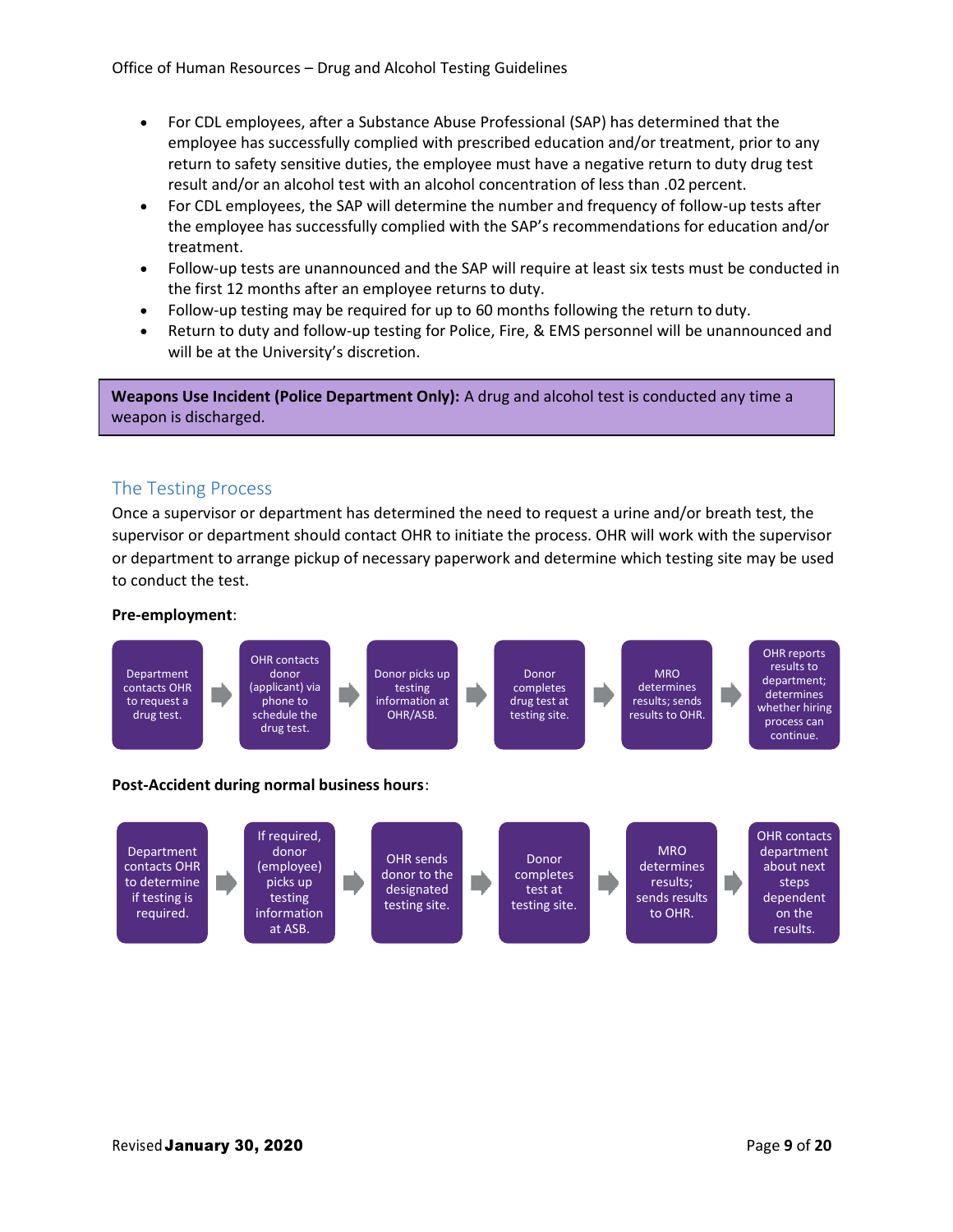

#### **Post-Accident after normal business hours**:

#### <span id="page-9-0"></span>Conducting Tests

**Alcohol:** Per DOT, CDL employees are required to complete breath testing using evidential breath testing (EBT) devices. Clemson University under its own authority has prescribed the same process for Police, Fire, and EMS personnel.

• Two breath tests are required to determine if a person has a prohibited alcohol concentration. Breath tests will be conducted by individuals trained to use EBT devices.

site.

- A screening test is conducted first. Any result less than 0.02 percent alcohol concentration is considered a "negative" test. If the alcohol concentration is 0.02 percent or greater, a second, confirmation test must be conducted.
- Safety-sensitive job functions are prohibited for any employee/student worker with an alcohol concentration of 0.02 percent or higher.
- Under independent authority, the University may impose discipline for any positive alcohol concentration.

#### For CDL employees, a positive test exceeding 0.04 percent must be reported to the Department of Motor Vehicles.

**Drugs:** Drug testing is conducted by analyzing a urine specimen. DOT regulations require the following procedures be used for CDL employees. Clemson University under its own authority has prescribed the same process for Police, Fire, and EMS personnel, except as provided below.

- Specimen collection procedures and chain of custody requirements ensure that the specimen's security, proper identification and integrity are not compromised.
- A split specimen procedure is used to conduct the drug screening tests:
	- $\circ$  Each urine specimen is subdivided into two bottles labeled as primary and split.
	- o Both specimens are sent to the laboratory.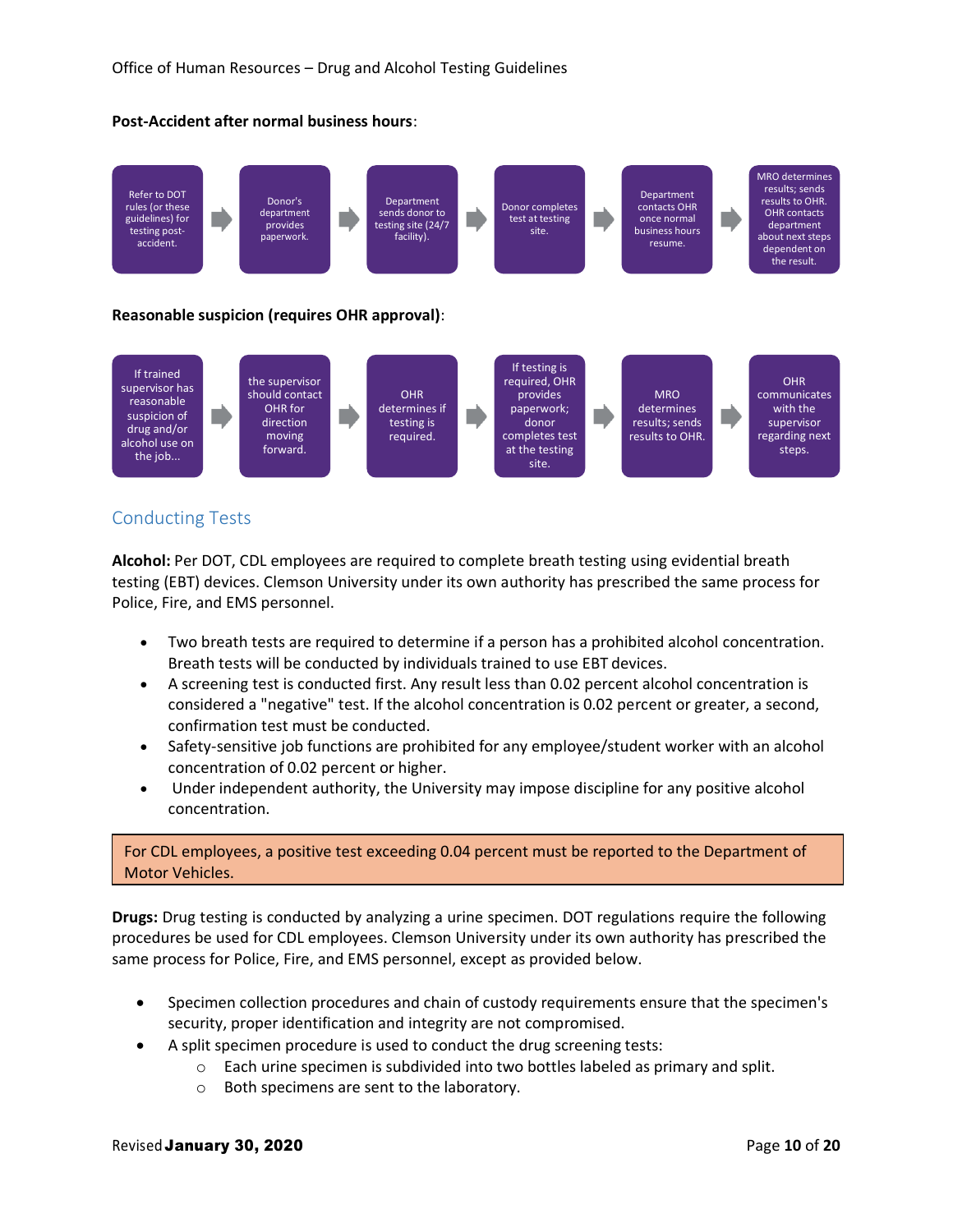- o Only the primary specimen is opened and used for the urinalysis.
- o The split specimen remains sealed at the laboratory.
- $\circ$  If the analysis of the primary specimen confirms the presence of illegal controlled substances, the employee/student worker has 72 hours to request that the split specimen be sent to another certified laboratory for analysis.
- All urine specimens are currently analyzed for the following drugs:
	- o Marijuana (THC metabolite)
		- o Cocaine
		- o Amphetamines and Methamphetamines
		- o Opioids (hydrocodone, hydromorphone, oxycodone, oxymorphone, codeine, morphine, and 6-acetylmorphoine (heroin)), and
		- o Phencyclidine (PCP)
- Testing is conducted using a two-stage process.
	- o First, a screening test is performed.
	- $\circ$  If the test is positive for one or more of the drugs, a confirmation test is performed.
- Negative results are reported to the physician designated as a Medical Review Officer (MRO) as a negative. Specimens confirmed positive are reported to the MRO for review and analysis before they are reported to the University. The laboratory may also report the specimen as dilute, adulterated, substituted, or invalid.
- Employees/student workers who want a split specimen tested must contact the MRO within 72 hours of notification of a positive result. Split specimen testing is for the presence of drugs with no cut off levels and/or for adulterants, dilution, orsubstitution.
- Under independent authority, the University may take disciplinary action up to and including termination from employment for positive or negative dilute tests results.

**CDL Employees** only, laboratories are required by DOT regulations to conduct validity testing to determine whether the specimen has been adulterated, diluted, or is otherwise invalid.

- A dilute positive is treated as a positive result and no retest is required.
- If a specimen is reported negative dilute, the MRO may direct a recollection under direct observation. When direct observation is required, DOT regulations require that the observer request the employee to raise his or her shirt, blouse, or dress/skirt, as appropriate, above the waist and lower clothing and undergarments to show, by turning around, that they do not have a prosthetic device designed to defeat thetest.
- **If the MRO reports the specimen is negative dilute but no direct observation retest is** required, then the test is treated as negative and no retest is required.

For **Police, Fire, and EMS personnel**, a positive dilute result is treated as positive with no retest required. For negative dilute results, the University may in its discretion require retesting. Direct observation testing will not be conducted for Police, Fire, and EMS employees.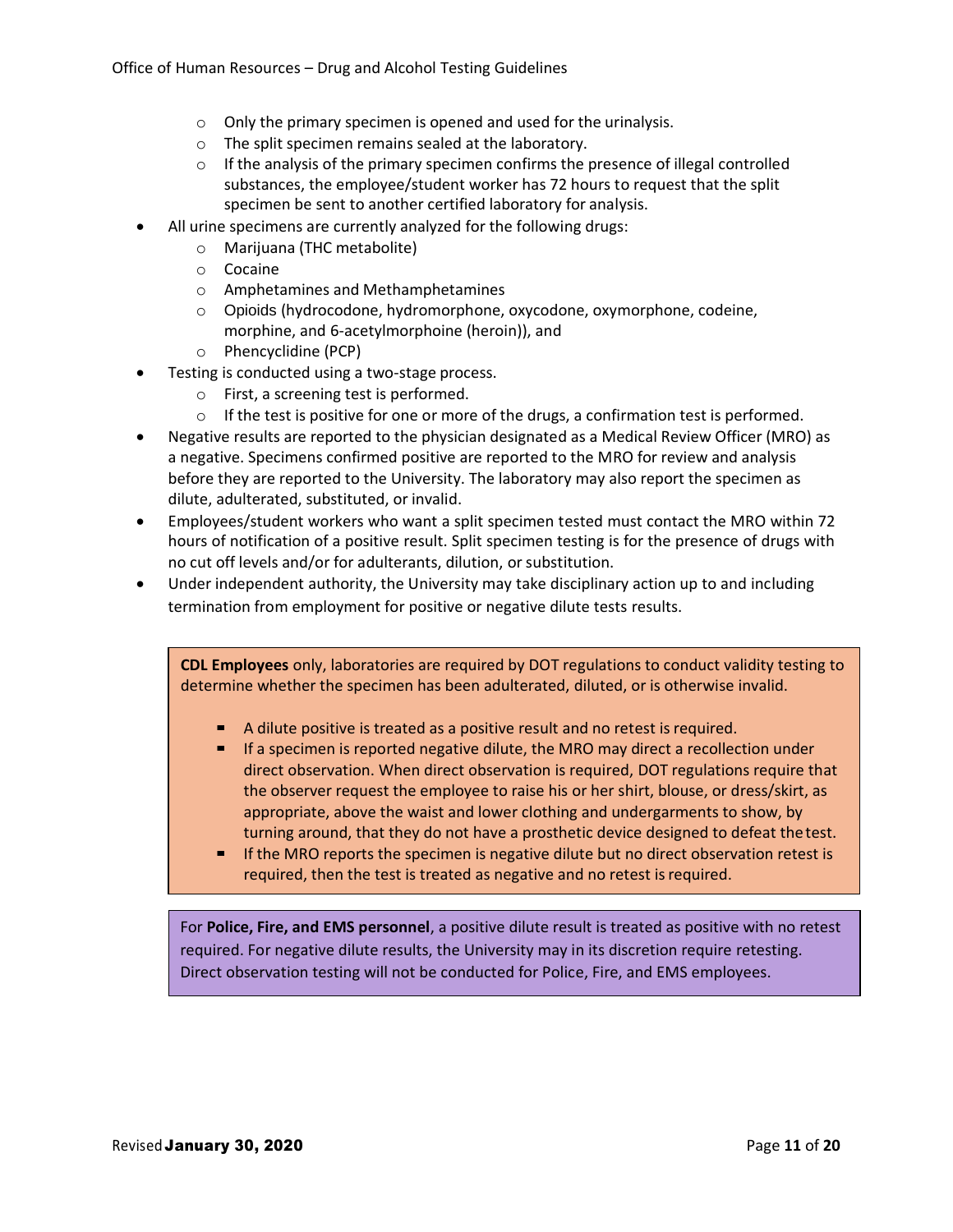#### <span id="page-11-0"></span>Refusal to Submit to an Alcohol or Drug Test

For **CDL employees**, DOT regulations require that employees who refuse to submit to an alcohol or drug test are prohibited from performing safety-sensitive functions. Under independent authority, refusal to submit to an alcohol or drug test may result in disciplinary action up to and including termination from employment for any employee.

An employee/student worker is considered to have refused to submit to an alcohol or controlled substances test if the individual acts in one or more of the following ways (not all-inclusive list):

- Fails to provide adequate breath for testing without a valid medical explanation provided by a medically licensed professional after he or she has received notice of the requirement for breath testing in accordance with the provisions of the Drug and Alcohol Testing Policy
- Fails to provide adequate urine for controlled substances testing without a valid medical explanation provided by a medically licensed professional after he or she has received notice of the requirement for urine testing in accordance with the provisions of the Drug and Alcohol Testing Policy
- Refuses to wash his or her hands after being directed to do so during collection of a urine sample
- Admits to the collector of a urine sample that he or she has adulterated or substituted the specimen
- During a directly observed collection of a urine sample, fails to follow the observer's instructions to raise his or her clothing above the waist, lower clothing and underpants, and to turn around to permit the observer to determine if he or she has any type of prosthetic or other device that could be used to interfere with the collection process
- Possesses or wears a prosthetic or other device that could be used to interfere with the collection process
- Behaves in a confrontational way that disrupts the collection process or otherwise engages in conduct that clearly obstructs the testing process

### <span id="page-11-1"></span>**Sanctions**

Employees/student workers who violate the Drug and Alcohol Testing Policy (or these supporting guidelines) may be disciplined, up to and including termination of employment.

If the University, after considering relevant circumstances, agrees to allow an employee/student worker in violation of the Drug and Alcohol Testing Policy to continue employment, continued employment is subject to the following conditions:

- The University may refer the employee/student worker for alcohol and/or drug abuse counseling.
- The University may require the employee/student worker to be re-tested for alcohol or drugs before allowing the employee/student worker to return to duty.
- The University may require the employee/student worker to authorize a rehabilitation facility to report periodically to the University during the course of treatment/counseling.
- The University may require the employee/student worker to submit to unannounced follow-up alcohol and/or drug testing for a period of up to five years.
- The University may require the employee/student worker to pay the costs associated with the return-to-work and follow-up testing.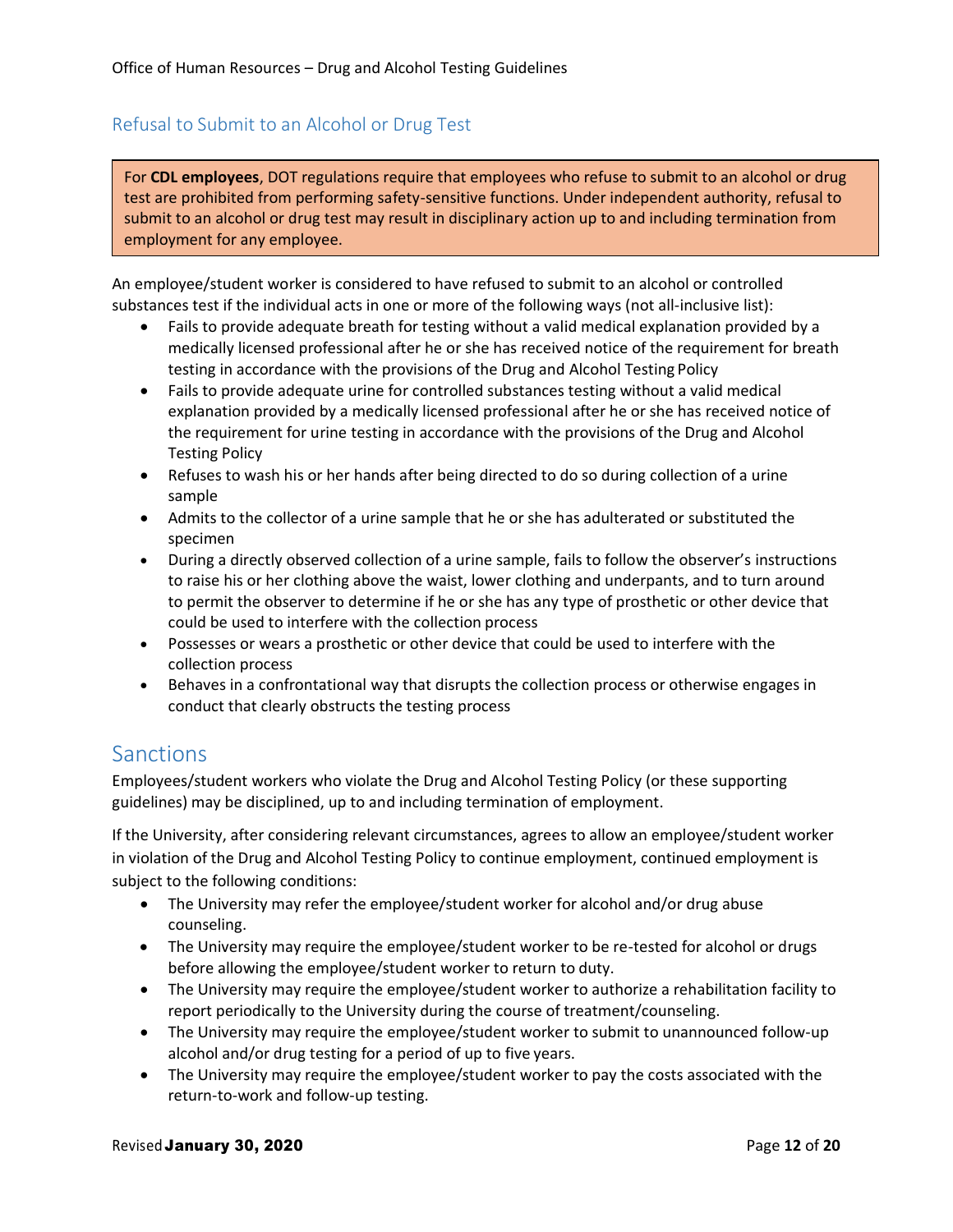• In addition, CDL employees must complete the return-to-duty and follow-up requirements imposed by the SAP.

Disciplinary action, up to and including termination, may be considered for one or more of the following:

- Violation of any of the drug and alcohol use restrictions listed in the Drug and Alcohol Use Restrictions for Safety-Sensitive Personnel section of this document
- Refusal to or failure to participate in a counseling or treatment session (for personnel whose continued or future employment is conditional upon the successful completion of a counseling or rehabilitation program)
- Indication by a return to duty test sample that the employee/student worker has continued illegal use of drugs or is otherwise in violation of the Drug and Alcohol Testing Policy
- Refusal to test
- Failure to appear for a test for an illegitimate reason
- Submission of an adulterated sample for testing

Any candidate for employment who refuses to take or tests positive on a pre-employment drug test will not be given further consideration for that position.

#### <span id="page-12-0"></span>Legitimate Reasons for Failing to Appear

For certain situations, there are limited, legitimate reasons for failing to appear for a urine and/or alcohol testing. For example:

- The employee/student worker selected for testing is known to be unavailable during the selection cycle (e.g., legitimate extended absence, long-term illness, etc.). In such cases, the supervisor should document the reason and request an alternate.
- The employee/student worker selected for testing does not received notice because of approved leave. In such cases, the employee/student worker should be permitted to test during his or her next shift within the random selection period.
- The employee/student worker has been placed on light duty by a licensed medical professional and is not preforming safety-sensitive duties. In such cases, an alternate is requested.
- After being notified of a requirement to report for testing, the supervisor *requires* the employee/student worker to remain on duty for an emergency-type, job-related situation. In such cases, the employee/student worker and the supervisor are to document the failure to appear in writing and submit the record of the employment-related failure to appear to the Office of Human Resources. In such cases, the employee/student worker should be permitted to test during his or her next shift within the random selection period.

### <span id="page-12-1"></span>Confidentiality and Recordkeeping

The results of drug and/or alcohol tests are kept confidential to the extent consistent with the purposes of the policy. Generally, only the OHR Employee Relations team, the appropriate supervisors in the employee/student worker's chain of command, and the tested employee/student worker may receive or view the results of a drug and/or alcohol test, except as otherwise noted in these guidelines.

Should an employee/student worker fail a drug or alcohol test, an OHR Employee Relations manager will meet with the individual to cover the following:

1. Inform the individual of the test results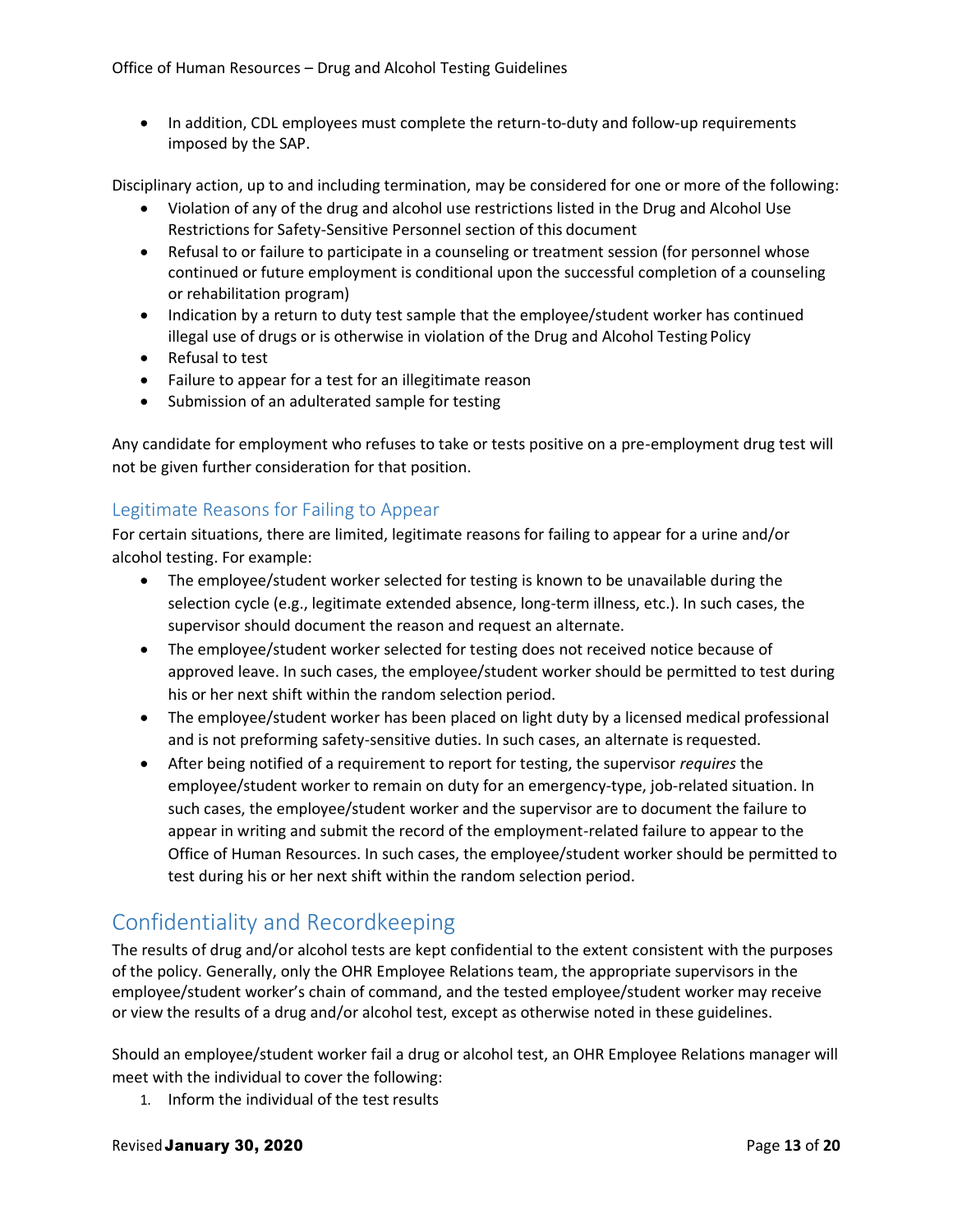Office of Human Resources – Drug and Alcohol Testing Guidelines

- 2. Determine what disciplinary action, if any, should be taken
- 3. Explore the possibilities for the individual to participate in an appropriate substance abuse rehabilitation program

As an employee benefit, the University provides access to an employee assistance program (EAP). The EAP is available to employees including graduate student workers, their dependents, and members of their household for confidential assistance with drug and alcohol concerns.

The University is required to keep detailed records of its alcohol and drug-testing program.

### <span id="page-13-0"></span>Required Reporting

#### <span id="page-13-1"></span>Safety-sensitive Personnel Reporting Requirements

#### Rx/OTC Medications

Safety-sensitive personnel are responsible for obtaining a medical qualification from a licensed practitioner while using an Rx/OTC medication that could potentially affect job performance. The employee/student worker has the following responsibilities for each such medication:

- Notify the trained medical practitioner prescribing/recommending medication of the safetysensitive nature of his or her job duties. This includes the prescribing medical provider for Rx medications or licensed pharmacist for OTC medications.
- In the event that any side effects with potential to affect the performance of job duties are indicated from the use of a Rx/OTC medication, the employee/student worker is responsible for contacting the Office of Human Resources [at (864) 656-2000] to request a medical qualification form and a copy of the position description, which are to be provided to the prescribing physician for Rx medications or licensed pharmacist for OTC medications.
- If a personal licensed physician is not available, the Sullivan Center on campus is available to help the employee/student worker determine how medication may affect their ability to perform job duties. The employee/student worker will need to provide the Sullivan Centerwith 1) a position description and 2) the Rx/OTC medication/bottle. The cost of the assessment is the responsibility of the employee/student worker.
- Once the medical qualification has been determined, the employee/student worker must obtain an updated medical qualification if there is a change to the medication (i.e., brand, dosage, frequency).

#### Criminal Drug Convictions

As a condition of employment, all University employees/student workers (including safety-sensitive personnel) agree to notify the University within five calendar days of any criminal conviction for the workplace manufacture, distribution, dispensation, possession, or use of illegal drugs and/or prescription drugs not prescribed for the individual's use or prescription drugs not used as prescribed. For the purposes of these guidelines, "conviction" means a finding of guilt, imposition of a sentence, a plea of no contest, or a plea of guilty.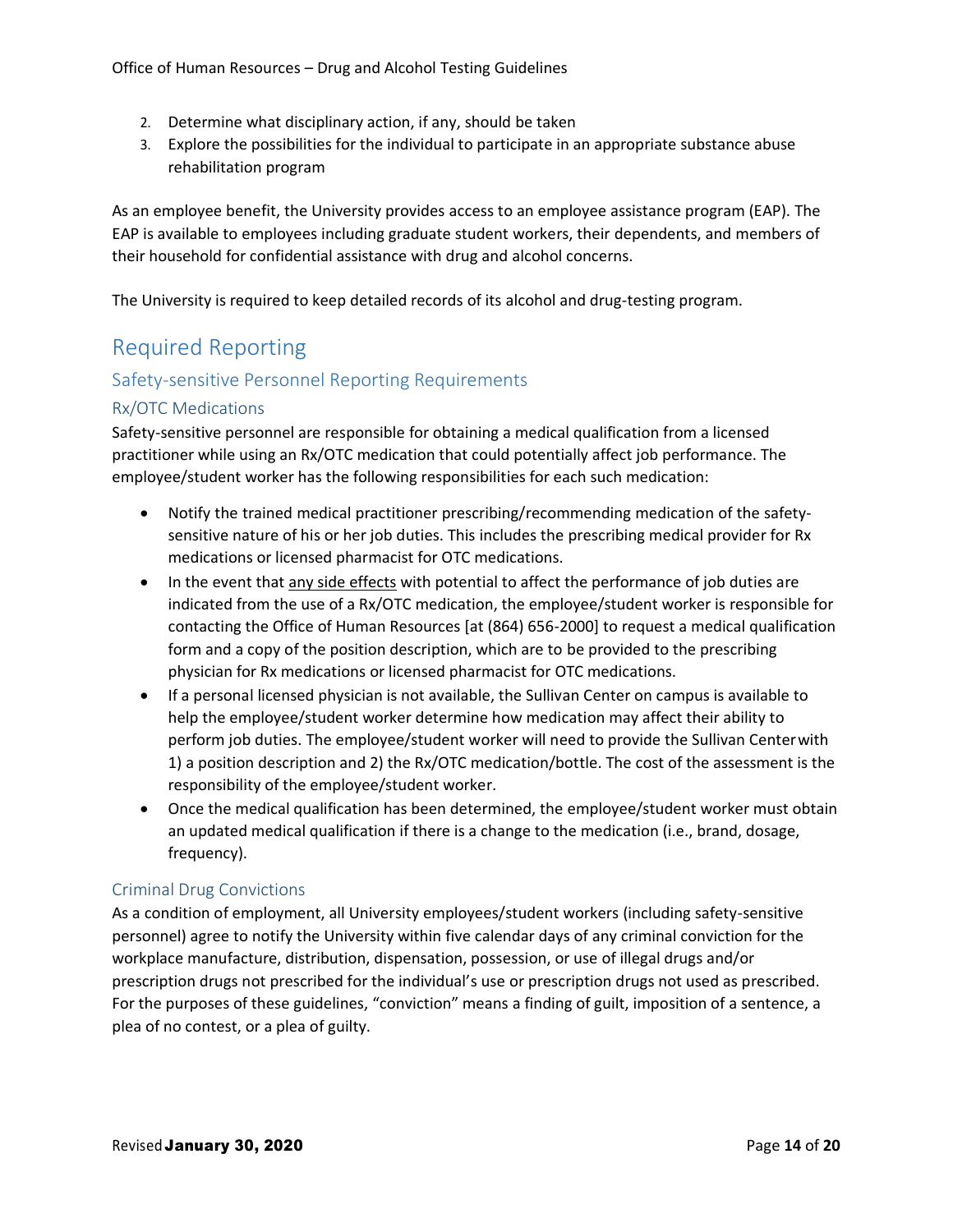#### <span id="page-14-0"></span>Employer Reporting Requirements

#### To State and Federal Grantor/Contracting Agencies and Law Enforcement Authorities

As required by the state and federal Drug Free Workplace Acts, Clemson University notifies all state and federal grantors/contracting agencies of workplace criminal drug convictions within ten days after receiving notice from the employee/student worker or otherwise receiving actual notice of the conviction.

The University notifies law enforcement authorities whenever illegal drugs are found in the workplace.

#### To the Department of Motor Vehicles (CDL Positions only)

South Carolina law requires the University to report to the South Carolina Department of Motor Vehicles (DMV) the following information regarding Commercial Driver's License (CDL) positions:

- Candidates or employees who refuse to submit to a drug or alcohol screen
- Candidates or employees whose urine samples are confirmed positive for illegal drugs, as indicated in the Conducting Test section of this document
- Employees whose BAT sample is confirmed positive with an alcohol concentration of 0.04 or greater
- Candidates or employees who submit altered, diluted or substituted specimens

CDL holders who are reported to the DMV pursuant to the law may be disqualified from driving a commercial motor vehicle until the driver is evaluated by an SAP and has received from the SAP a certification of completion of an alcohol or drug treatment program. Further, a CDL holder who is reported more than three times in a five-year period may be disqualified from operating a commercial motor vehicle for life.

#### <span id="page-14-1"></span>Release of Information

#### To an Employee/Student Worker

The results of a drug and alcohol test are to be made known to the employee/student worker any time a test result is positive. Notification should include a statement that the test indicated a positive result and a listing of any and all drugs indicated.

#### To a Job Candidate

The results of a pre-employment drug test are to be made available to those candidates requesting the information, in writing, within 60 calendar days of being notified of the University's disposition of the candidate's employment application.

#### To State and Federal Agencies

See the Employer Reporting Requirements section above for a description of mandatory reporting from the employer to state and federal agencies.

#### <span id="page-14-2"></span>Drug and Alcohol Awareness

Clemson University has established a Drug and Alcohol Policy containing information on drug and alcohol treatment and counseling programs as well as information regarding the health risks and effects of drugs and alcohol. Employees and graduate student workers in need of counseling or treatment are encouraged to utilize the University's Employee Assistance Program (EAP). The goal of this program is to

#### Revised **January 30, 2020 Page 15** of **20**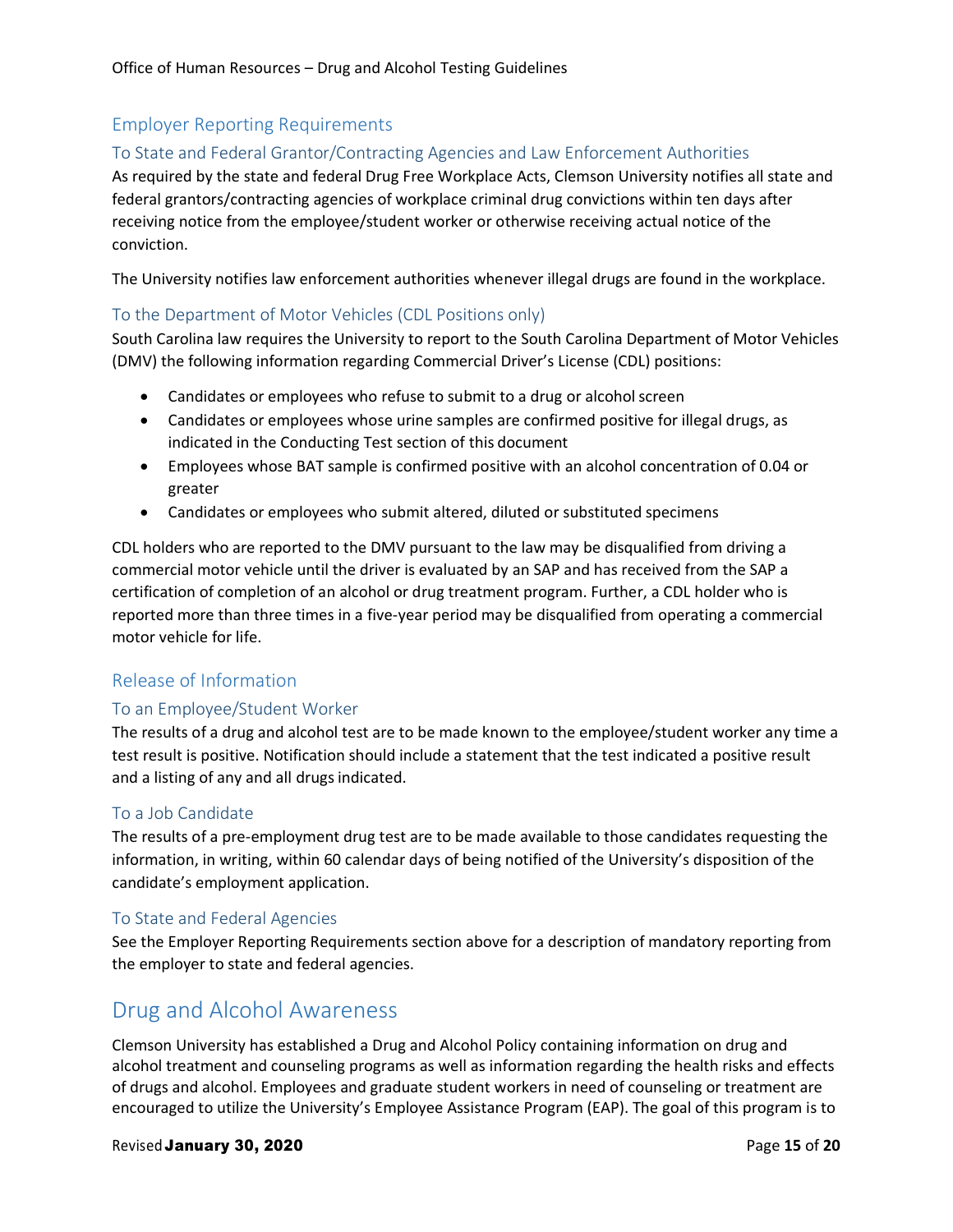provide confidential resources that enable employees/student workers to maintain or enhance productivity despite problems that may arise. The University asks that all employees review the information in the Drug and Alcohol Policy. Questions regarding the material should be directed to the Office of Human Resources.

Personnel in safety-sensitive positions have the following additional requirements to be completed via a Receipt of Notification through the University's training platform:

- 1. Certify that they received, read and understand the Drug and Alcohol Testing Policy and the Drug and Alcohol Policy
- 2. Complete and submit a Release of Information form for use in the event of injury, where the employee/student worker cannot provide information after an accident

### <span id="page-15-0"></span>Training and Additional Resources

All current and new safety-sensitive personnel receive information about the testing requirements and available resources and assistance for alcohol or drug misuse. Upon entry into the testing pool, employees/student workers receive training on policy, testing procedures, and resources for dealing with substance abuse issues.

All employees responsible for supervising and managing **CDL employees** must complete at least two hours of training on reasonable suspicion symptoms and indicators used in making determinations for reasonable suspicion testing. Training includes the detection of substance abuse and the enforcement of the testing policy. Periodic, on-going training also may occur.

All employees responsible for supervising and managing **police, fire, and EMS personnel** must complete training on alcohol and drug misuse symptoms and indicators used in making determinations for reasonable suspicion testing. Supervisors and managers receive information on the detection of abuse problems and the enforcement of the testing policy pertinent to these safetysensitive positions. Periodic, on-going training also may occur.

All recruitment advertising (i.e., job postings) for safety-sensitive positions must include the statement "Drug and/or Alcohol screening is a condition of employment" at the bottom of the advertisement/posting with the EEO statement. All final candidates for employment in a safety-sensitive position have access to the Drug and Alcohol Testing Policy on the Office of Human Resources website.

### <span id="page-15-1"></span>Roles and Responsibilities

#### Office of Human Resources (OHR)

OHR is responsible for the following:

- <span id="page-15-2"></span>• Providing guidance on Clemson University's Drug and Alcohol Testing Policy to safety-sensitive personnel and their supervisors/departments
- Maintaining the drug and alcohol testing pools
- Facilitating all drug and/or alcohol testing associated with the policy
- Providing training for safety-sensitive personnel and their supervisors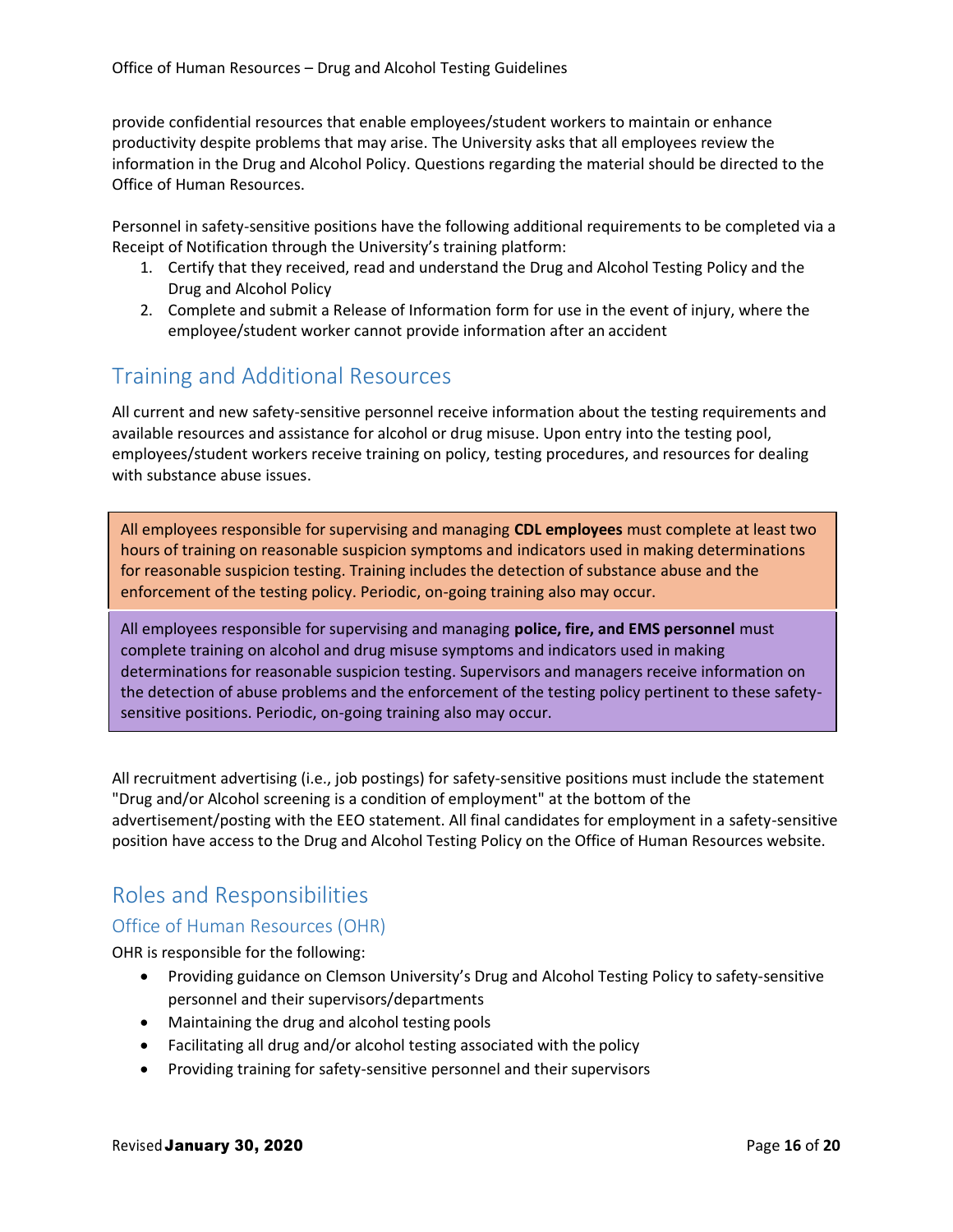- Providing testing results to and follow-up actions for any employee/student worker who fails a drug or alcohol test
- Providing the hiring department with the results of pre-employment drug screens

#### <span id="page-16-0"></span>Supervisor/Department

The duties of the supervisor/department include:

- Ensuring all offers of employment are contingent upon successful completion of preemployment drug testing
- Initiating pre-employment drug screening as soon as a conditional offer of employment has been made to a finalist
- Ensuring that the finalist does not begin employment until OHR has notified the hiring department that the test is complete, and the finalist is cleared for employment
- Working with OHR to maintain accurate testing pools, including the prompt addition or removal of personnel when appropriate
- Informing OHR when an employee/student worker who has been selected for a random drug screen is on approved light duty, so an alternate can be requested
- Informing and requiring personnel to submit to drug and/or alcohol testing when directed by OHR, in compliance with DOT regulations and/or University policy
- Reporting to OHR when an employee/student worker is believed to be under the influence of drugs or alcohol
- Reporting to OHR when informed that an employee/student worker is under medical care and taking an Rx/OTC medication that has the potential to affect his/her ability to safely and effectively perform the functions of the position
- Completing all required OHR training and ensuring safety-sensitive personnel have also completed the required training
- To the best of his or her ability, notifying the available employee/student worker that he or she must report to the testing site immediately for testing (while ensuring that operational responsibilities are covered)
- Contacting OHR as soon as possible following any accident or following the discharge of a firearm/weapon on the job
- Ensuring safety-sensitive personnel maintain required licensure, including CDL, if applicable

#### <span id="page-16-1"></span>Safety-Sensitive Personnel (Employees and student workers)

Safety-sensitive personnel are covered by the Drug and Alcohol Testing Policy and, as such, are responsible for the following:

- Prior to performing any job duties, reporting to the supervisor the use of prescription or over the counter drugs that will or may affect the individual's ability to function safely on thejob
- Adhering to the written instructions by the prescribing physician and/or manufacturer regarding the dosage and use of the Rx/OTC
- *Immediately* submitting a sample for drug or alcohol testing when called upon to do so by his or her supervisor
	- o *Immediately* does not mean within a few hours. *Immediately* means that, after notification, all of the individual's actions must lead directly to an immediate specimen collection in an appropriate manner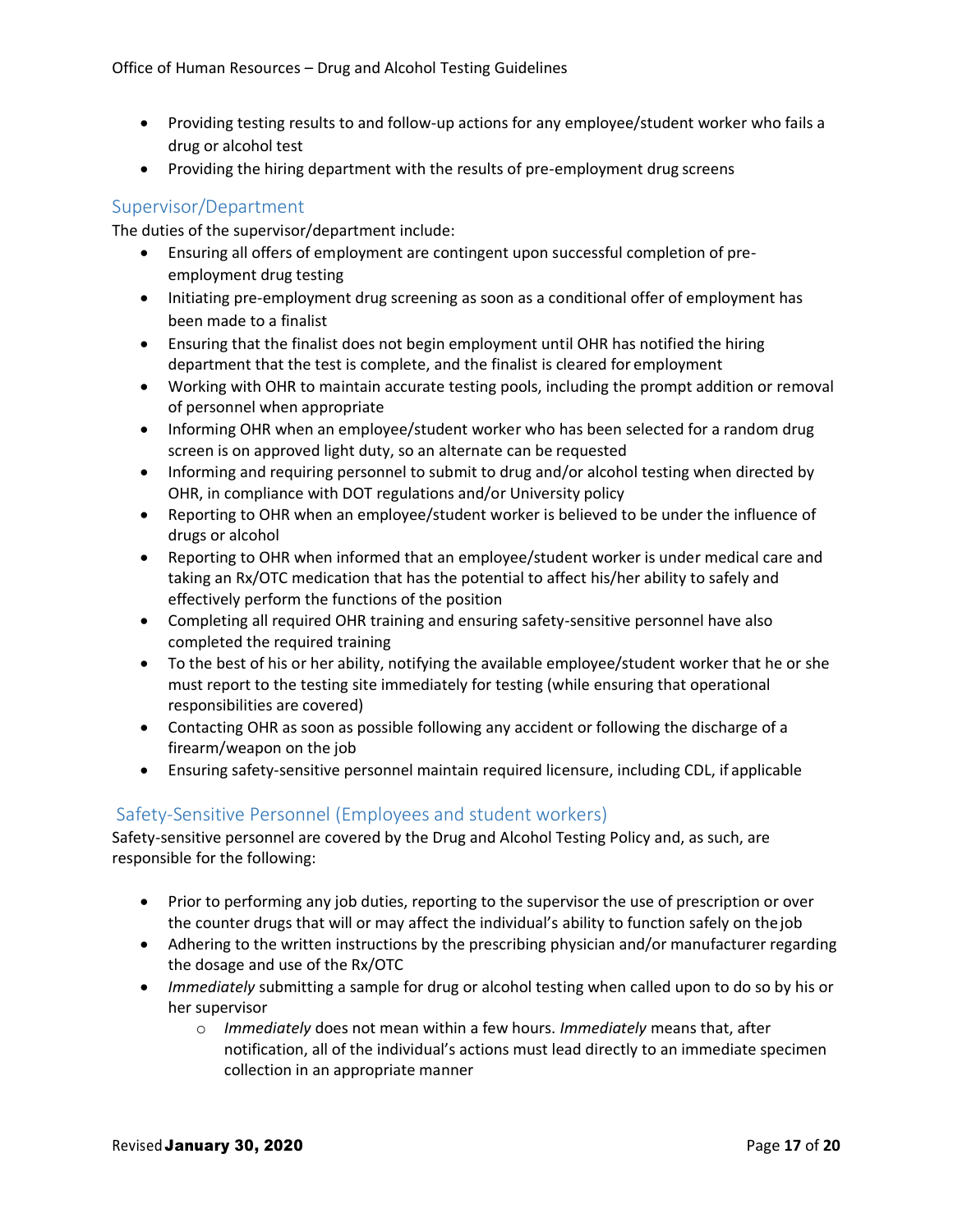• Alerting his or her supervisor and/or OHR immediately after an accident on the job or following the discharge of a weapon on the job

### <span id="page-17-0"></span>Definitions

| <b>Accident</b>                                  | An incident involving a motor vehicle in which there is either a fatality, an injury<br>treated away from the scene, or a vehicle towed away from the scene                                                                                                                                                                                                                                                                                                                                    |  |
|--------------------------------------------------|------------------------------------------------------------------------------------------------------------------------------------------------------------------------------------------------------------------------------------------------------------------------------------------------------------------------------------------------------------------------------------------------------------------------------------------------------------------------------------------------|--|
| <b>Alcohol Test</b>                              | A test administered by a breath alcohol technician (BAT) on the breath specimen of<br>an employee/student worker using appropriate lab or evidential breath testing<br>device (EBT)                                                                                                                                                                                                                                                                                                            |  |
| <b>Breath Alcohol</b><br><b>Technician (BAT)</b> | A person who instructs and assists individuals in the alcohol testing process and<br>operates an evidential breath testing device (EBT)                                                                                                                                                                                                                                                                                                                                                        |  |
| <b>Commercial Driver's</b><br>License (CDL)      | A special license required of individuals who drive a Commercial Motor Vehicle (CMV)<br>that meets one or more of the following criteria:<br>Meets or exceeds 26,001 lbs. gross vehicle weight<br>Transports 16 or more passengers, including the driver<br>٠<br>Transports hazardous materials as determined by the Hazardous Materials<br>$\bullet$<br>Act, 49 USC 5101, and is required to placard the vehicle under the Hazardous<br>Materials Regulations, 49 CFR chapter I, subchapter C |  |
| <b>Confirmation Test</b>                         | For alcohol testing, a confirmation test is a second test, following a screening test<br>with a result of 0.02 grams or greater of alcohol per 210 liters of breath, that provides<br>quantitative data of alcohol concentration.<br>For controlled substances testing, a confirmation test is a second analytical procedure<br>to identify the presence of a specific drug or metabolite that is independent of the                                                                           |  |
| <b>Controlled Substance</b>                      | screen test in order to ensure reliability and accuracy.<br>A drug, substance, or immediate precursor in Schedules I through V in South Carolina<br>of Laws Sections 44-53-190, 44-53-210, 44-53-230, 44-53-250, and 44-53-270                                                                                                                                                                                                                                                                 |  |
| <b>Drug Test</b>                                 | The compulsory production and submission of urine by an employee/student worker<br>or prospective employee/student worker in accordance with University procedures<br>for testing for controlled substances including, but not limited to, marijuana, cocaine,<br>opioids, amphetamines, and/or phencyclidine                                                                                                                                                                                  |  |
| <b>Employee</b>                                  | Any person in a non-student position at Clemson University who receives<br>compensation from the University and where the University has the right to control<br>and direct how the work is performed.                                                                                                                                                                                                                                                                                         |  |
| <b>Employee Assistance</b><br>Program (EAP)      | A program available to employees and their dependents/household members that<br>provides a variety of health and wellness, counseling, referral, and consultation<br>services to assist with work/life issues. More information on this program can be<br>found HERE.                                                                                                                                                                                                                          |  |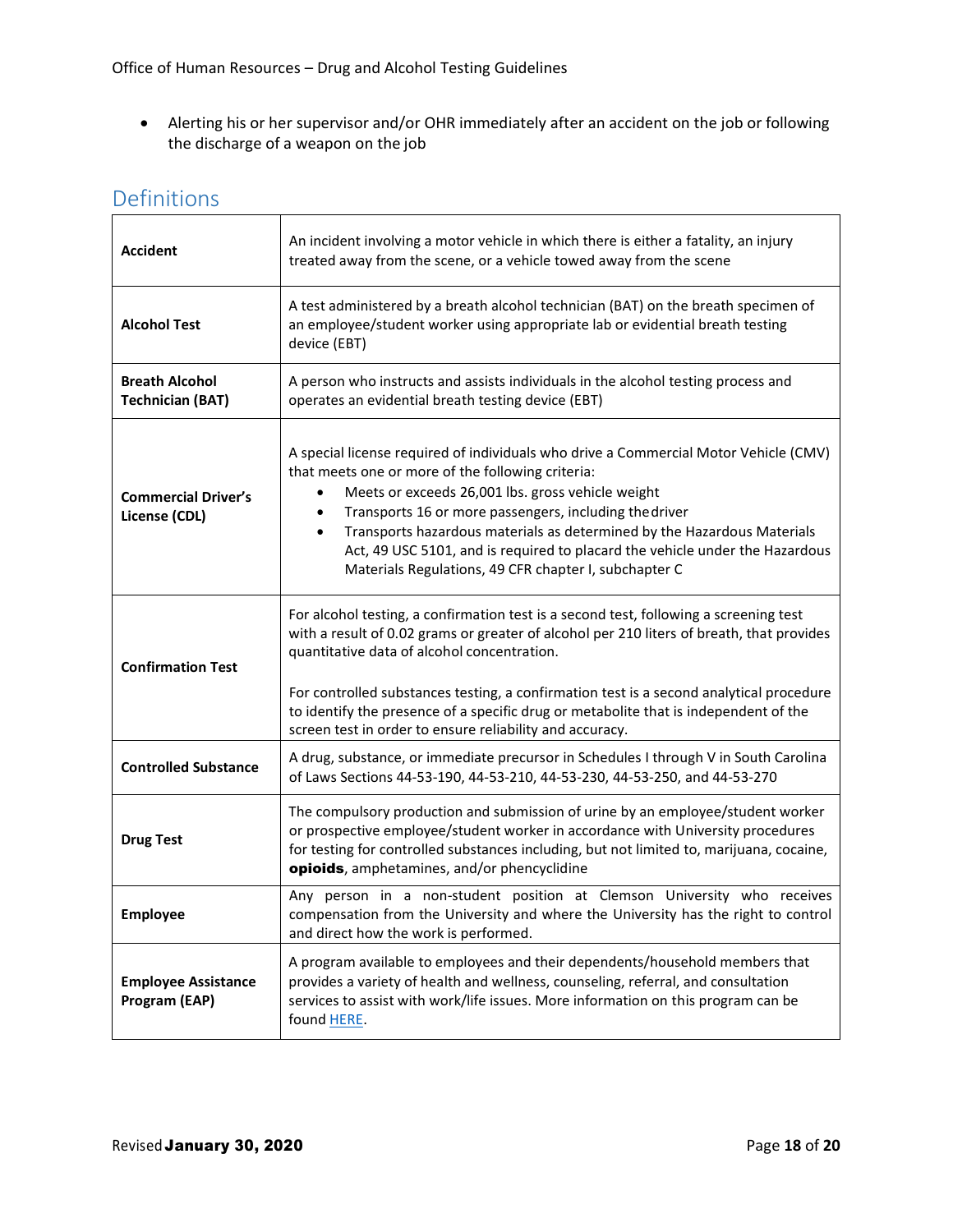| <b>Evidential Breath</b><br><b>Testing device (EBT)</b> | A device approved by the National Highway Traffic Safety Administration (NHTSA) for<br>the evidential testing of breath at the 0.02 and 0.04 alcohol concentrations, placed on<br>NHTSA's "Conforming Products List of Evidential Breath Measurement Devices" (CPL),<br>and identified on the CPL as conforming with the model specifications available from<br>NHTSA's Traffic Safety Program      |
|---------------------------------------------------------|-----------------------------------------------------------------------------------------------------------------------------------------------------------------------------------------------------------------------------------------------------------------------------------------------------------------------------------------------------------------------------------------------------|
| <b>Medical Review Officer</b><br>(MRO)                  | A licensed physician knowledgeable of substance abuse disorders and trained in the<br>procedures necessary to competently interpret and evaluate drug and alcohol tests                                                                                                                                                                                                                             |
| <b>Reasonable Suspicion</b>                             | A quantity of proof or evidence that is more than a hunch but less than probable<br>cause. Reasonable suspicion must be based on specific, objective facts and any<br>rationally derived inferences from those facts about the conduct of any individual<br>that would lead a reasonable person to suspect that an individual is using or under<br>the influence of drugs or alcohol while on duty. |
| <b>Substance Abuse</b><br><b>Professional (SAP)</b>     | A person who evaluates employees who have violated a DOT drug and alcohol<br>regulation and makes recommendations concerning evaluation, treatment, follow-up<br>testing, and after-care                                                                                                                                                                                                            |

### <span id="page-18-0"></span>Forms and Resources

[Drug and Alcohol Testing Policy](http://media.clemson.edu/humanres/policies_procedures/Drug_And_Alcohol/Drug%20and%20Alcohol%20Testing%20Policy.pdf) [Deer Oaks EAP](https://www.deeroakseap.com/) [ArcPoint \(testing provider\)](https://www.arcpointlabs.com/) [After hours testing info](http://media.clemson.edu/humanres/After%20Hours-Post%20Accident%20SOUTH%20CAROLINA.PDF) [ODAPC Random Testing](https://www.transportation.gov/sites/dot.dev/files/docs/ODAPC_Random%20Testing%20Brochure.pdf)